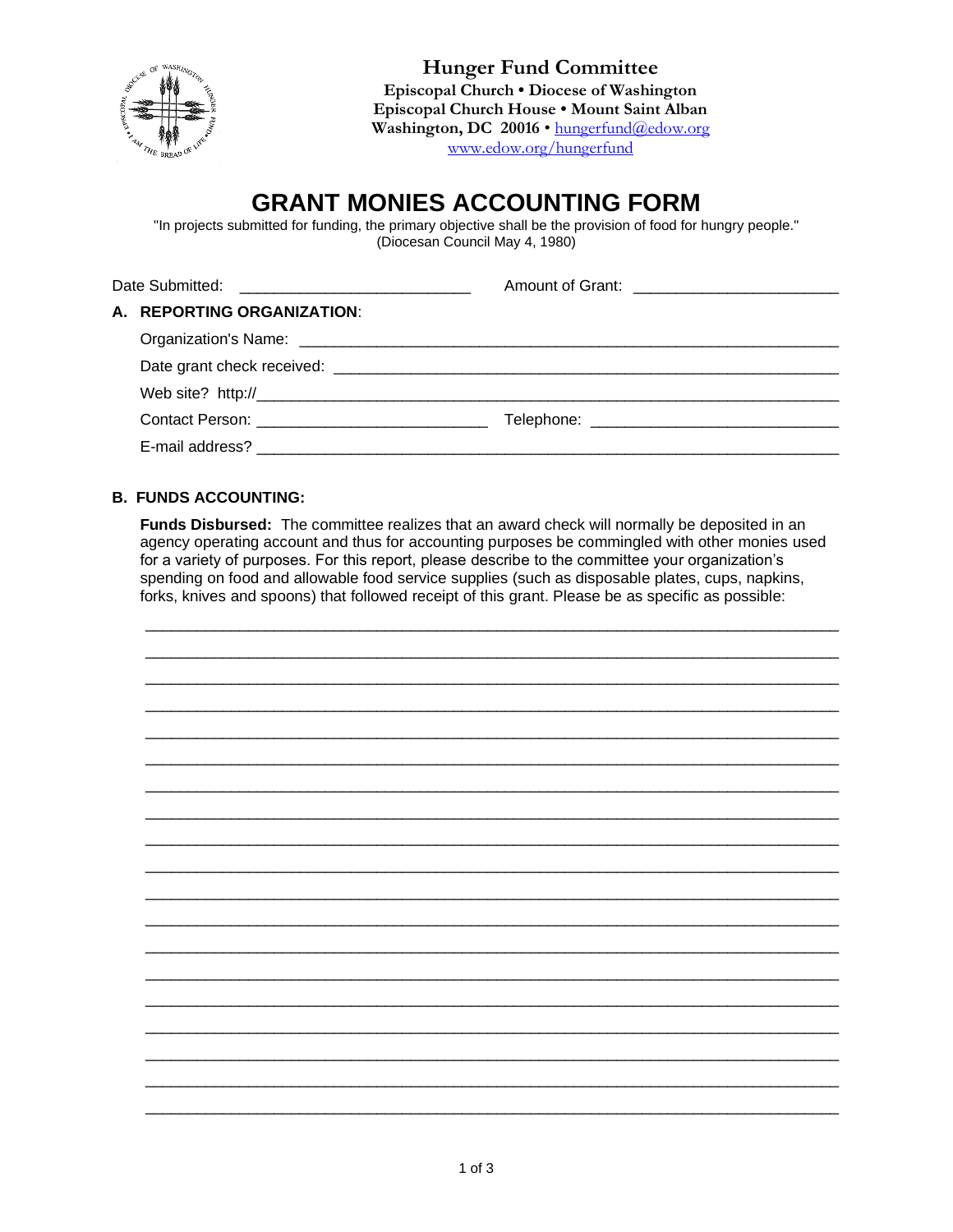### **C. IMPACT OF THIS GRANT:**

How many people were served by your organization from this grant?

How many meals were served or how many bags of groceries were distributed as a result of your receiving this grant?

(If your use of the grant cannot be quantified as above, please write a sentence or two that expresses the dimension of the impact of the grant on your program.)

Specifics: Please recount in a short paragraph – not more than 100 words – one story about a family or an individual you were able to help because of this grant from the Hunger Fund. Since we may use this paragraph or information from it in material that describes our work, please be sure not to include details that you would not want publicized.